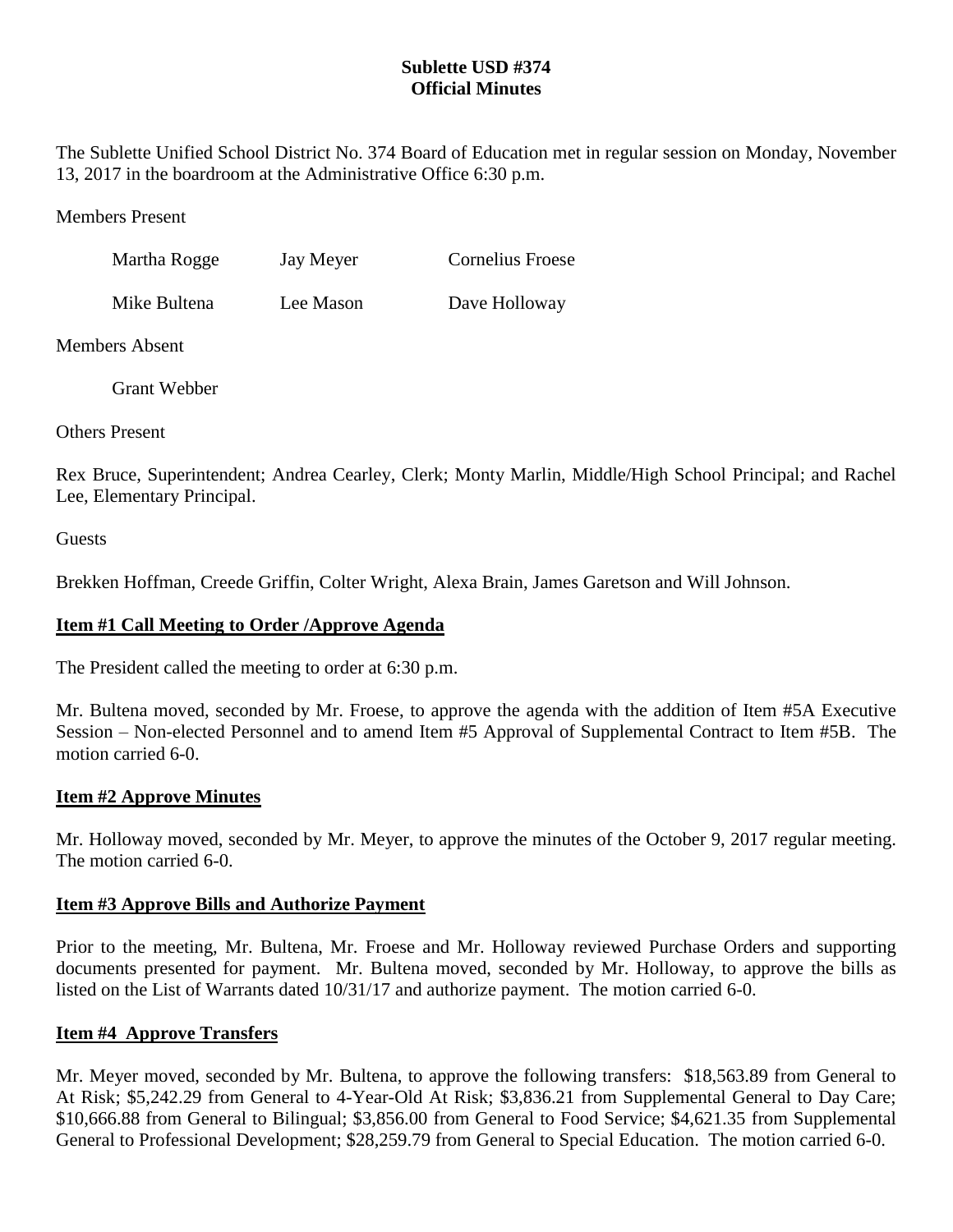Board Minutes Page 2 November 13, 2017

## **PUBLIC FORUM**

There was no public forum.

## **Reports**

#### Curriculum

Mrs. Stevens was unable to attend, but she left a Curriculum report with SAC meeting updates.

#### **Principals**

Mr. Marlin introduced Will Johnson and the new 2017-2018 FFA chapter officers: Creede Griffin, Brekken Hoffman, Colter Wright, James Garetson and Alexa Brain. The officers reported on their trip to St. Louis and Indianapolis for the FFA National Convention they attended in October. Mr. Marlin reported on the good attendance at the fall parent/teacher conferences and discussed post secondary success of students.

Mrs. Lee introduced Jaime McVey, Director of the BEST2 After School program. Mrs. McVey gave highlights of this year's program and the continued success of the program. Mrs. Lee reported she had attended the KAESP Conference in Wichita; grant money continues to come in for the playground equipment; and the annual Veterans Day program held on November  $10^{th}$ .

#### Activities Director

No report this month.

## SWPRSC/HPEC

Mrs. Rogge was unable to attend the SWPRSC Board meeting. Mr. Bultena reported on the HPEC meeting.

#### Superintendent:

Mr. Bruce reported he was glad to have the FFA students here, and he is excited for the new program. He is also proud of the accomplishments and success of the After School program at the Elementary.

## **Item #5A Executive Session – Non-elected Personnel**

Mr. Bultena moved, seconded by Mr. Mason, to go into executive session to discuss non-elected personnel, in order to protect the privacy interest of an identifiable individual(s), to include Mr. Bruce and Mr. Marlin in executive session, and to reconvene to open session in the boardroom at 8:45 p.m. The motion carried 6-0.

The Board reconvened to open session at 8:45 p.m.

## **Item #5B Approval of Supplemental Contract**

Mr. Mason moved, seconded by Mr. Bultena, to approve the supplemental contract of Aileen Gonzalez as Middle School Assistant Boys Basketball coach. The motion carried 6-0.